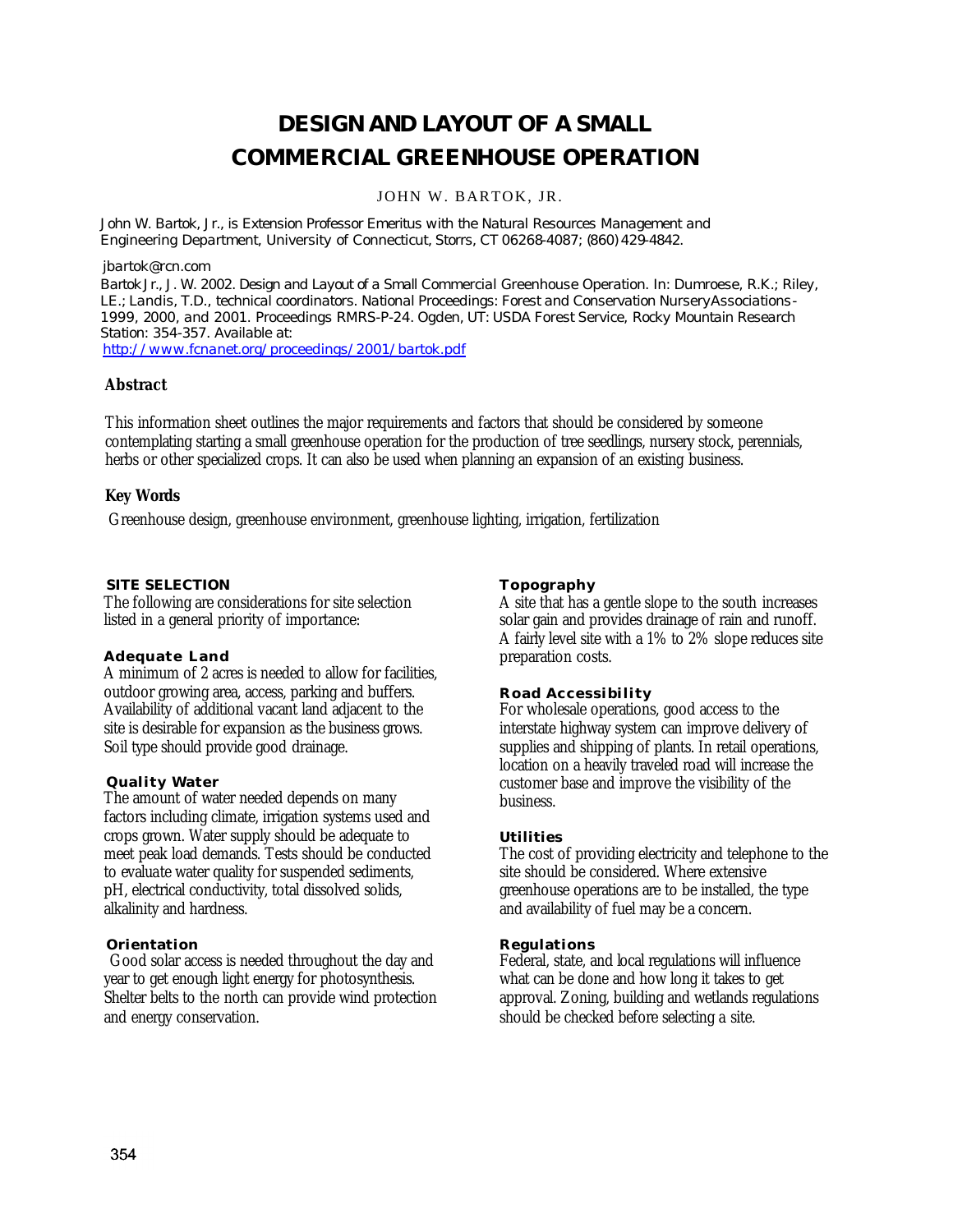# **SITE LAYOUT**

#### **Facilities Master Plan**

A master plan provides a framework for orderly construction of the property and should be based on a sound business plan. The plan starts with a survey of any existing facilities, evaluates the benefits and constraints of the site and establishes where new facilities should be built. A good arrangement is to plan a core area which contains the propagation and production greenhouses, headhouse, storage and parking. Outdoor production areas should be located nearby for efficient plant movement and shipping. Expansion space should be planned for all areas. It is best to do the planning on paper so that several alternatives can be evaluated.

# **Parking and Access**

Good, all weather vehicular access to the buildings and growing areas should be provided. Parking for employees and customers, convenient to the core area is desirable. An adequate number of parking spaces for retail sales may be needed to meet the zoning code. A paved surface is usually required. Other areas and driveways can be unpaved. Surface can be bank-run gravel, pea stone, crushed stone or trap rock. Driveways and parking areas should slope to provide drainage. Swales or underground piping is necessary to carry the water away from the area. Swales should be grassed and slope at least 0.25"/ft.

# **Storage**

An area for storage of materials including soil mix, containers, chemicals and equipment is needed. Indoor storage for some items is desirable for easy access and protection from weather. This can be in a headhouse or separate building. An outdoor area is usually provided for growing mix. Space for an equipment storage shed with a shop for maintenance should be planned. A clear span pole building is a lowcost alternative.

# **Production Areas**

Prime space should be allocated to plant production including growing beds, shadehouses and overwintering structures. Good light, drainage and proximity to water are needed. Production areas should be laid out in rectangular blocks of 1000 to 2000 sq ft. Within the blocks, 6' to 8' wide beds are placed adjacent to 2' wide walkways.

Generally an arrangement with shorter length walkways across the block is preferred over ones with walkways that run the length of the block. Roadways are placed between blocks to transport and maintain plants. These should be 15' to 20' wide to allow movement of trucks or tractors. Gravel or stone on the surface requires a minimum of maintenance.

#### **GREENHOUSES**

A key to successful production is a well-designed greenhouse with good space utilization and accurate environment controls. Greenhouses can be classified as free-standing or gutter-connected.

#### **Free-standing Greenhouse**

A free-standing greenhouse can have a quonset (hoop), gothic, or gable roof shape. The quonset is usually the least expensive and is available in widths to 34'. Gothic designs have higher light transmission and shed snow easier. Gable designs may use trusses to span a width up to 60'.

The free-standing design is usually the best choice for the small grower planning on less than 10,000 sq ft of growing space. It is easy to build additional greenhouses as more space is needed. A separate growing environment can be provided in each house. Individual greenhouses can also be shut down when not in use. They are also better suited for heavy snow areas and non-level sites. Free-standing greenhouses are less expensive to build as site preparation and erection costs are less.

# **Gutter-connected Greenhouse**

This is a series of gable arches connected together at the gutter level. Individual bays vary from 12' to 25' in width and have a clearance of 8' to 16' at the gutter. Bays can be put together to get the width desired. A gutter-connected greenhouse offers the greatest flexibility. The vertical sides give good space utilization and gutter height of at least 12' provides an air buffer and room for an energy truss and shade/blanket system. Gutter-connected greenhouses are usually most efficient and economical in a size of at least 10,000 sq ft. Heat can be centralized and heating costs are as much as 25% less than an equal area in free-standing greenhouses. Utilities are centralized and easier to install. Be sure to provide space for future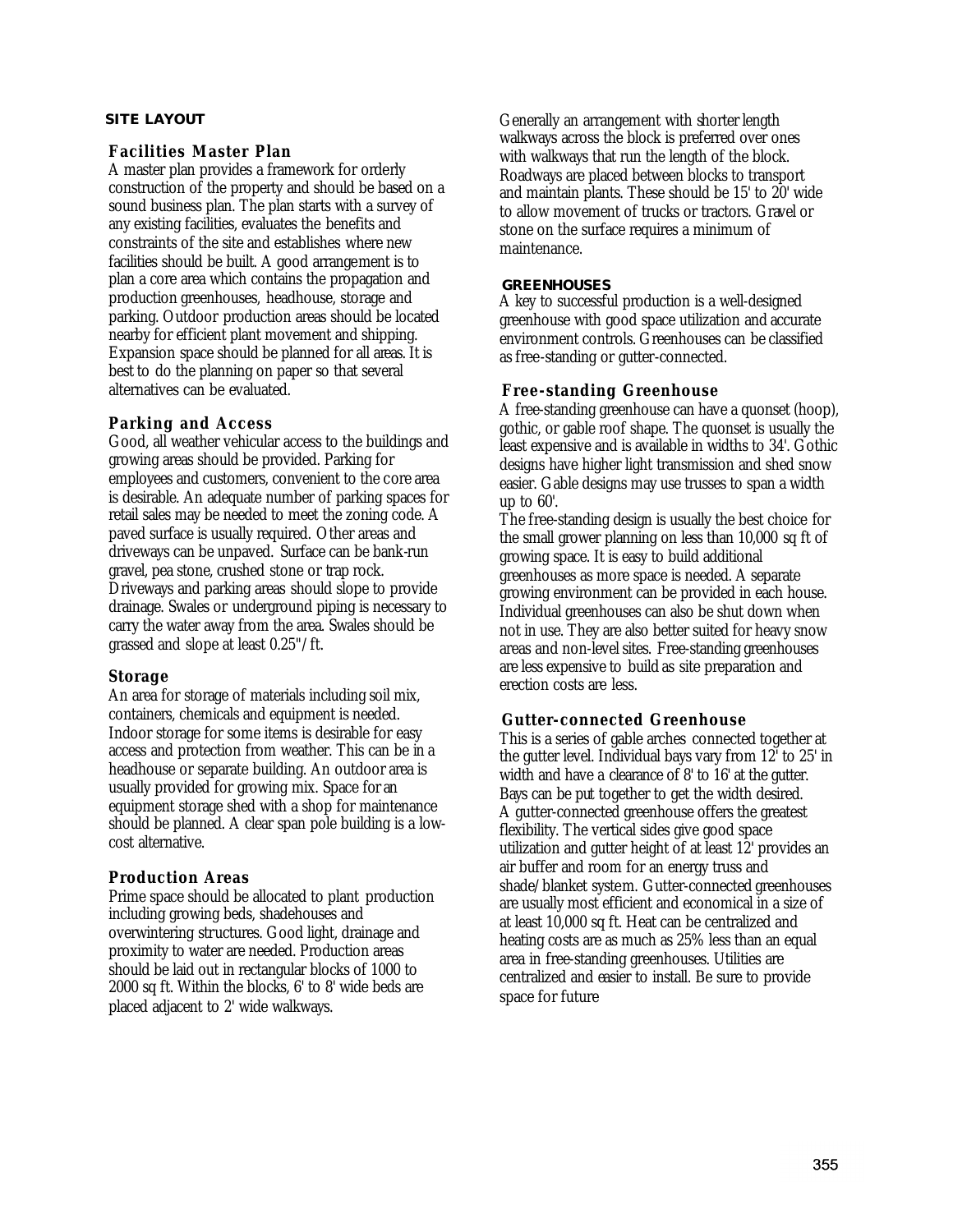expansion, as most businesses tend to grow rapidly.

# **Glazing**

Double poly is a low-cost material with a 4-year life. Corrugated polycarbonate is a more expensive alternative with a life of 20 years. Polycarbonate and acrylic structured sheet glazing provides greater insulation but increases initial cost. Although initially more expensive, wide pane glass is the preferred glazing where high light levels are required during the winter. Energy blankets can help to reduce heat loss and also provide shading during the summer.

# **Layout**

A headhouse, either one section of the greenhouse or an attached building, is desirable. It should contain a work area for flat filling and transplanting, receiving and shipping area, utility room, office and employee room. Build it high enough so that storage can be overhead. Adequate water, electricity and telephone should provide for an expansion phase. It is best to have concrete floors throughout the headhouse and greenhouse for cleanliness and access. Adequate drainage should be provided. Depending on the crops to be grown, production can be on the floor or on benches. Fixed peninsula benches or a moveable bench system may be used to increase growing space. A system of carts or overhead trolley conveyors can be employed to reduce material handling costs.

# **Germination Rooms**

Germination can be done on the benches in the greenhouse, but it is better to have a separate room or chamber. Good heat control and a fog system can provide the ideal environment. Lighting can give the seedlings a good start once they germinate.

# **ENVIRONMENT CONTROL**

# **Heat**

A hot water boiler is the best choice for a heating system. Water temperature can be modulated to meet the needs of the different systems. Each greenhouse or bay should have independent temperature control for different crop needs. Hot air furnaces or unit heaters are a good choice

where the greenhouse will be shut down for the winter as water systems need to be drained. Bottom heat in the floor or under the benches is important for uniform root zone temperature. Floor heat can be provided with EPDM tubing placed in a sand layer or in concrete. Bench heat can be provided with either EPDM tubing on the benches or lowoutput fin radiation under the benches. It is best to limit this zone of heat to no more than 20 BTU/sq ft as excessive drying of the growing mix can occur. Water temperature should not exceed 100 °F. Root zone heat will provide only about 25% of the total greenhouse heat needs on the coldest night in northern climates. Heat exchangers or fin radiation around the perimeter and under the gutters are installed to provide the remaining heat. These should be zoned separately.

# **Cooling**

Natural ventilation depends on temperature and wind gradients to remove the heat from the greenhouse. Locating the greenhouse where it can intercept the summer breezes and providing large roof and sidewall louvers is important.

A fan and louver system will give more positive ventilation. Although more expensive to operate than a natural ventilation system, it will give better temperature control. The system should be designed to give a ventilation rate of about 2 cfm/sq ft during the winter and 8 cfm/sq ft during the summer. Several stages of ventilation capacity are better than a single stage.

Evaporative cooling, either fan and pad or fog may be necessary if plants will be grown during the summer. The moisture provided picks up excess heat that is exhausted by the fans. A horizontal air flow (HAF) system will give good air movement and uniform temperatures. Small fans are placed to develop a horizontal pattern of air movement that mixes the air, removes moisture from leaf surfaces to reduce disease potential, and increase carbon dioxide to the plants.

# **Energy Conservation**

With the high cost of fuel, installation of energy conservation measures is important to reduce production costs. Double glazing, perimeter insulation, energy blankets and wind breaks should be considered. Management practices, such